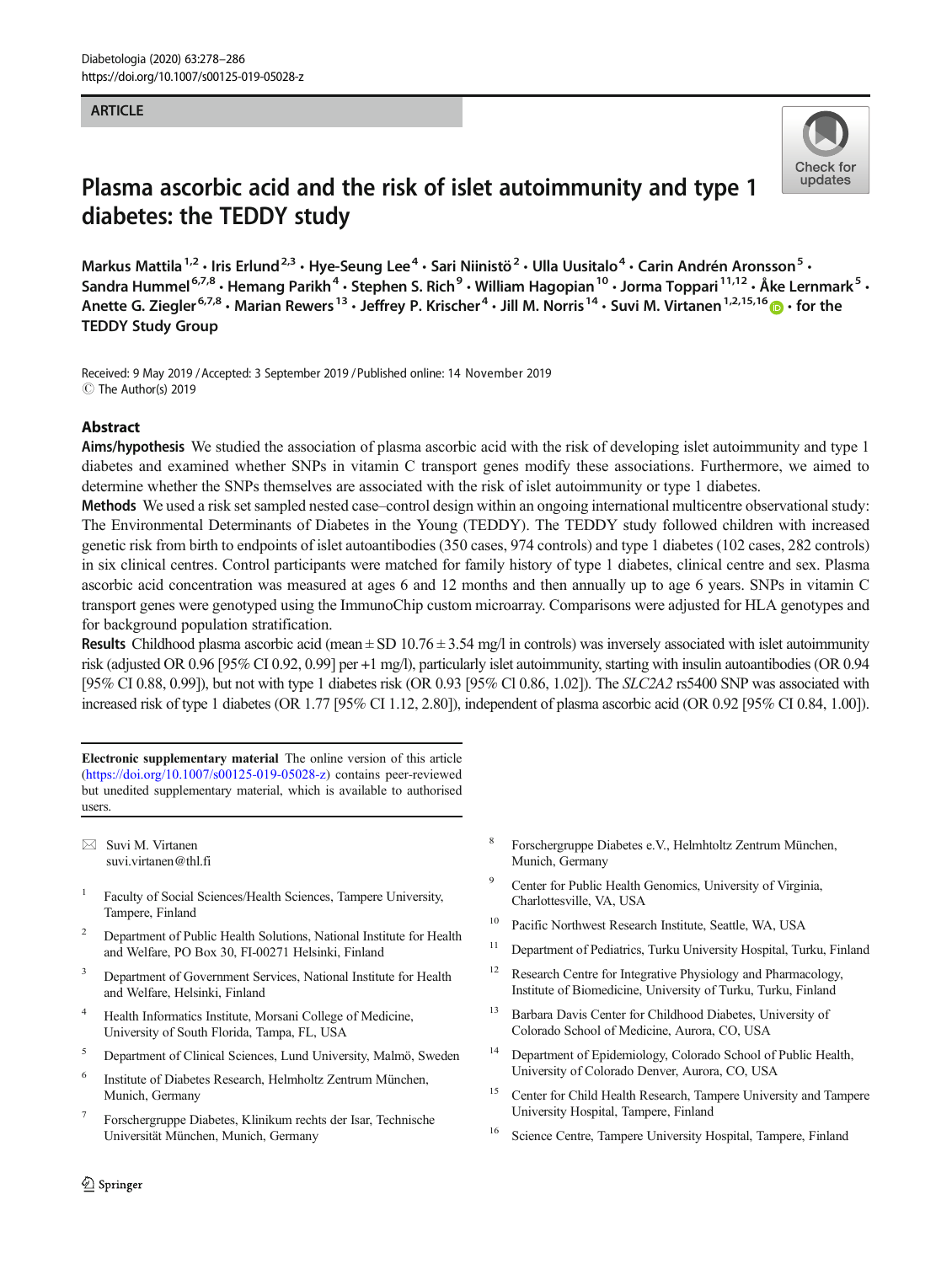# **Research in context**

#### What is already known about this subject?

 $\bullet$ Vitamin C may prevent oxidative damage in beta cells, protecting against islet autoimmunity and type 1 diabetes; however, longitudinal evidence is lacking

#### What is the key question?

Is plasma ascorbic acid (vitamin C) associated with the risk of islet autoimmunity and type 1 diabetes in children who are at increased genetic risk of type 1 diabetes?

#### What are the new findings?

In this nested case-control study, childhood plasma ascorbic acid status was inversely associated with islet autoimmunity risk

#### How might this impact on clinical practice in the foreseeable future?

 $\bullet$ Increased plasma ascorbic acid may protect against islet autoimmunity in children at genetic risk for type 1 diabetes

Conclusions/interpretation Higher plasma ascorbic acid levels may protect against islet autoimmunity in children genetically at risk for type 1 diabetes. Further studies are warranted to confirm these findings.

Data availability The datasets generated and analysed during the current study will be made available in the NIDDK Central Repository at [https://www.niddkrepository.org/studies/teddy.](https://www.niddkrepository.org/studies/teddy)

Keywords Autoimmunity . Plasma ascorbic acid . Single nucleotide polymorphism . SNP . Transporter genes . Type 1 diabetes . Vitamin C

#### Abbreviations

| <b>DHA</b>         | Dehydroascorbic acid                               |
|--------------------|----------------------------------------------------|
| <b>GADA</b>        | GAD autoantibody                                   |
| IAA                | Insulin autoantibody                               |
| $IA-2A$            | Autoantibody to tyrosine phosphatase-related islet |
|                    | antigen 2                                          |
| <b>NIST</b>        | National Institute of Standards and Technology     |
| SLC <sub>2</sub> A | Solute carrier family 2                            |
| <b>SVCT</b>        | Sodium L-ascorbic acid transporter                 |
| <b>TEDDY</b>       | The Environmental Determinants of Diabetes in      |
|                    | the Young                                          |

# Introduction

Oxidative stress may play a role in the pathogenesis of type 1 diabetes for several reasons. The cells in pancreatic islets are more vulnerable to oxidative damage than many other cells due to the low activity of free-radical detoxifying and redoxregulating enzymes such as catalase, superoxide dismutase and glutathione peroxidase [\[1](#page-7-0)]. It has been hypothesised that dietary antioxidants might improve the islets' capacity to cope with oxidative stress (e.g. induced by hyperglycaemia)  $[1-4]$  $[1-4]$  $[1-4]$  $[1-4]$ .

Vitamin C (ascorbic acid) is a water-soluble vitamin obtained from vegetables, fruits and berries [[5\]](#page-7-0). As a dietary antioxidant vitamin C might protect against the development of type 1 diabetes [\[6](#page-7-0)]. However, only two case–control studies have investigated the issue. In an Australian study, use of vitamin C supplements was less frequent in children with type 1 diabetes before onset [[7\]](#page-7-0). On the other hand, a Swedish study found no differences in dietary vitamin C intake before onset between type 1 diabetes cases and controls [\[8\]](#page-7-0). The association between plasma ascorbic acid concentration and islet autoimmunity or the subsequent development of type 1 diabetes has not been investigated. Plasma ascorbic acid represents the most accurate measure of available vitamin C in the body [[9,](#page-7-0) [10](#page-7-0)].

Genetic variation in vitamin C metabolic pathways causes inter-individual differences in plasma and tissue ascorbic acid availability [[9\]](#page-7-0), which might similarly contribute to type 1 diabetes risk. The metabolism of ascorbic acid is regulated by key proteins called sodium L-ascorbic acid transporters (SVCTs). Two isoforms, hSVCT1 and hSVCT2, encoded by the genes SLC23A1 and SLC23A2, respectively, control the active transport of ascorbic acid across cell membranes and uptake to tissues [[11\]](#page-7-0). hSVCT1 expression is confined to epithelia in renal, intestinal and hepatic tissues, while hSVCT2 is responsible for tissue-specific uptake.

The SNP rs33972313, a low-frequency missense variant in SLC23A1, has been consistently associated with lower circulating ascorbic acid status [\[11](#page-7-0)]. Other SNPs in SLC23A1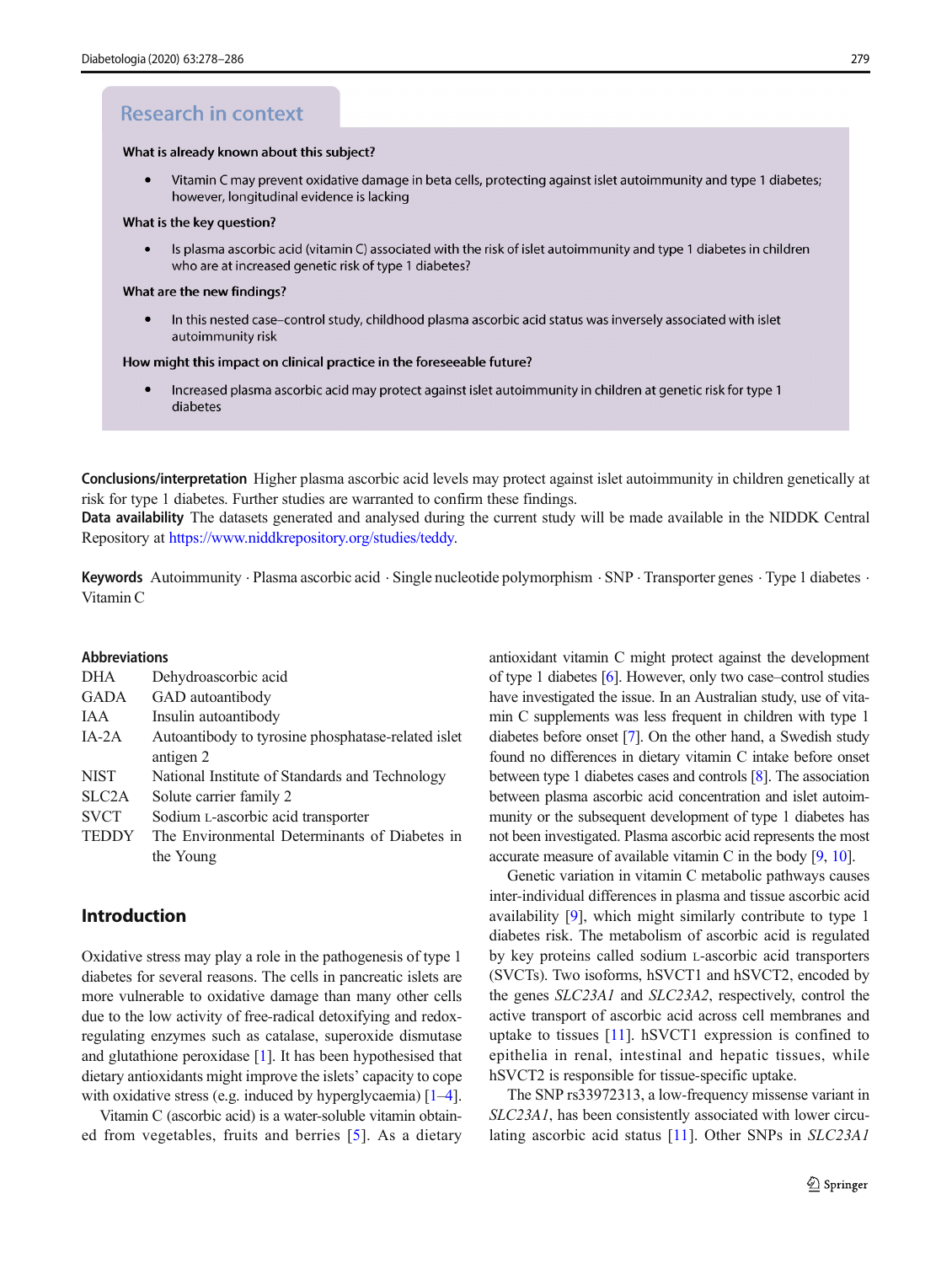(intronic SNPs rs6596473 and rs4257763, and promoter SNP rs10063949) have also been associated with ascorbic acid concentration, but less consistently. Furthermore, intronic SNPs (rs6053005 and rs1279683) in SLC23A2 have been associated with ascorbic acid concentration  $[11-14]$  $[11-14]$  $[11-14]$ . Less is known about the importance of the second pathway, the solute carrier family 2 (SLC2A; also called GLUT) family proteins that transport dehydroascorbic acid (DHA) into cells where it is converted into ascorbic acid [\[15\]](#page-8-0).

The aim of this study was to examine the association of plasma ascorbic acid concentration with the risk of islet autoimmunity and type 1 diabetes in children with a high genetic risk of type 1 diabetes. Furthermore, we studied the association of plasma ascorbic acid with the risk of islet autoimmunity relative to the first autoantibody to be observed (either insulin autoantibody [IAA] or GAD autoantibody [GADA], referred to hereafter as IAA first and GADA first, respectively), because the type of autoantibody appearing first may reflect different disease processes [\[16](#page-8-0)–[18\]](#page-8-0). In addition, we examined whether vitamin C metabolism genes available on the ImmunoChip are associated with, or modify, the association between plasma ascorbic acid and the development of islet autoimmunity and type 1 diabetes. This included a protein-coding missense SNP in SLC23A1 (rs33972313), two intronic SLC2A1 (also known as GLUT1, 1p34.2) SNPs (rs1105297 and rs3754223), and an SLC2A2 (also known as GLUT2, 3q26.2) SNP (rs5400) in the dehydro-L-ascorbic acid transport genes.

# **Methods**

Study design The study was performed as a nested case– control study within The Environmental Determinants of the Diabetes in the Young (TEDDY) study. The TEDDY study is an international multicentre observational cohort study that prospectively follows children from birth in the search for environmental factors involved in the development of islet autoimmunity and subsequent type 1 diabetes in genetically susceptible children (based upon HLA genotype), as described in detail previously [[19](#page-8-0), [20\]](#page-8-0). Written informed consents have been obtained for all study participants, from a parent or primary caretaker, separately, for genetic screening and participation in prospective followup visits. The study is funded by the National Institutes of Health (NIH) and the National Institute of Diabetes and Digestive and Kidney Diseases (NIDDK) and approved by local Institutional Review Boards and monitored by an External Advisory Board. The TEDDY study is conducted in clinical research centres in the USA (Colorado, Georgia/ Florida, Washington State), Finland, Sweden and Germany.

Study population Between 1 September 2004 and 28 February 2010, a total of 424,788 new-born infants were screened for type 1 diabetes-associated HLA genotypes. Eligibility criteria for initial contact was one of the following HLA class II genotypes: HLA-DR3/4; HLA-DR4/4; HLA-DR4/8; HLA-DR3/3 and HLA-DR4/4. Infants with HLA-DR genotypes HLA-DR4/1, HLA-DR4/13, HLA-DR4/9 and HLA-DR3/9 were included only if they had a first-degree relative (i.e. mother, father or sibling) with type 1 diabetes [[21](#page-8-0)]. Of the eligible infants, 21,589 had type 1 diabetes genetic risk based on HLA genotyping and 8676 children were enrolled. Children were followed every 3 months with a scheduled clinic visit until the age of 4 years, and every 6 months thereafter until being diagnosed with type 1 diabetes. Children with islet autoimmunity were followed every 3 months throughout the study. Of the enrolled children, 2211 (25.5% of the 8676) were withdrawn or lost to follow-up by 6 years of age at the time of the design.

Outcomes The primary outcomes in this study were persistent confirmed islet autoimmunity and the diagnosis of type 1 diabetes. Persistent confirmed islet autoimmunity was defined by appearance of one or more islet cell autoantibodies (IAA, GAD, or autoantibody to tyrosine phosphatase-related islet antigen 2 [IA-2A], also known as insulinoma antigen-2 antibody) confirmed at two consecutive visits. Type 1 diabetes diagnosis was based on American Diabetes Association criteria [[22\]](#page-8-0). Different autoantibodies may be associated with different disease processes [[16](#page-8-0)–[18](#page-8-0)] and therefore secondary analyses were conducted regarding timing of autoantibodies: IAA first and GADA first.

### Nested case–control design

The current study was performed with risk set sampling described previously [\[23\]](#page-8-0). The study was conducted in two nested case–control designs within the TEDDY study: (1) for islet autoimmunity outcome; and (2) for type 1 diabetes outcome. Three matched controls were selected per islet autoimmunity and type 1 diabetes case. Children were matched for family history of type 1 diabetes, clinical centre and sex. The nested case–control study sets were based on the data collected as of 31 May 2012 [[23\]](#page-8-0).

The islet autoimmunity outcome analysis included 350 cases with median seroconversion age of 23 months (range 6–72 months) and 974 matched controls. Islet autoimmunity cases were defined as a participant with persistent islet autoimmunity. A control was defined as a participant who had not developed persistent islet autoimmunity by the time that the corresponding matched case had done, plus 45 days. The islet autoimmunity case–control set used for the statistical analyses consisted of 3371 plasma samples taken for ascorbic acid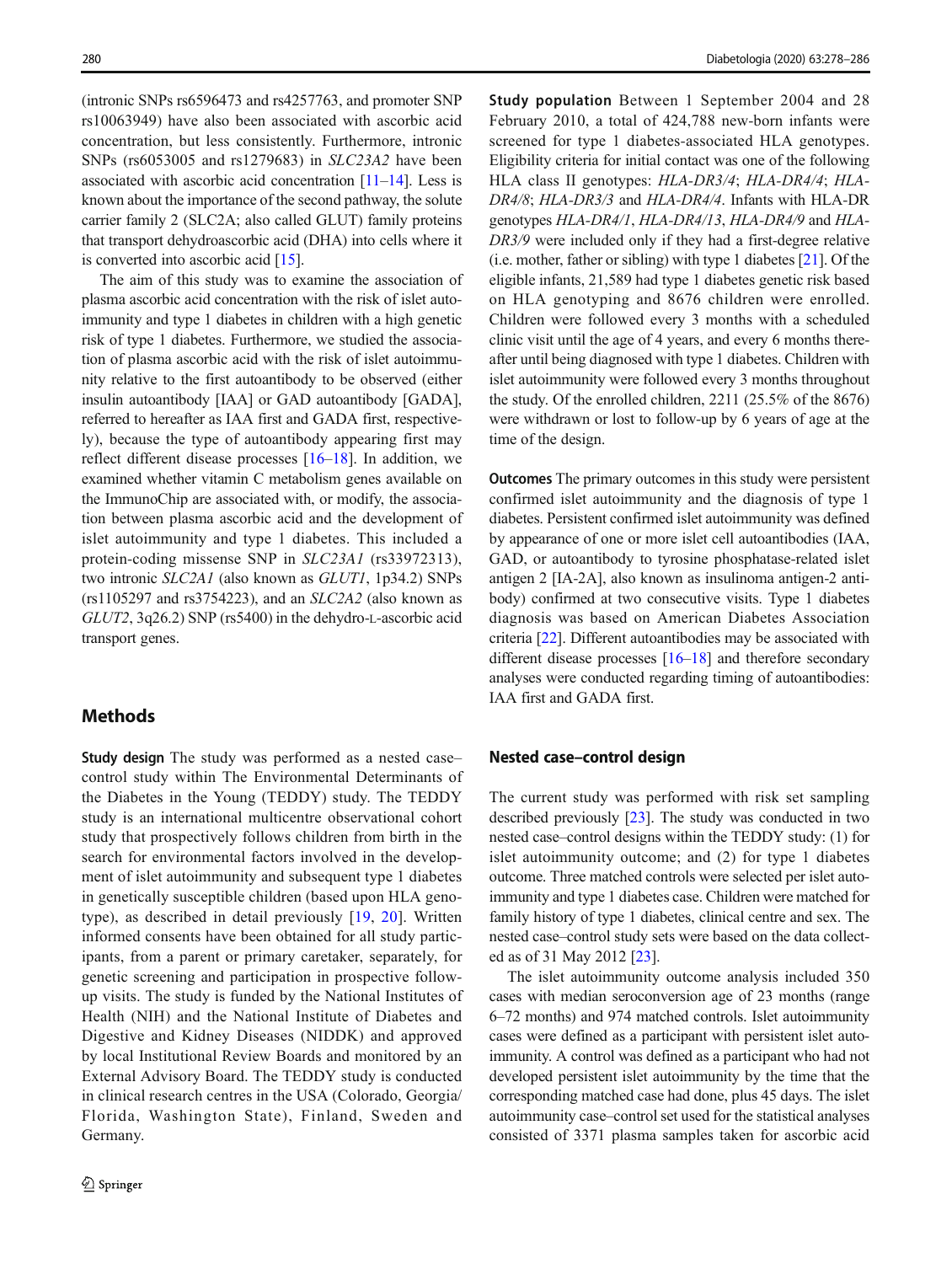measurement. Three hundred and sixty-five samples failed the laboratory's internal quality control. Samples from controls were processed only when the matched case had an available sample at a corresponding visit. The mean ascorbic acid level for each child was calculated from all available measurements.

Type 1 diabetes outcome analysis consisted of 102 cases with median age of 31 months at diagnosis (range 8–75 months) and 282 matched controls. A control for a type 1 diabetes case was defined as a participant who had not developed type 1 diabetes by the time the corresponding matched case had done so, plus 45 days. Of the 350 islet autoimmunity cases, 74 were also analysed as type 1 diabetes cases. Those islet autoimmunity cases who developed type 1 diabetes but had seroconverted already before the first plasma sample was collected for ascorbic acid measurement (collection started at 6 months of age) were included only in the type 1 diabetes analysis. Thus, 28 type 1 diabetes cases were included only for type 1 diabetes analysis.

Secondary outcome analyses were performed within the islet autoimmunity nested case–control design. The islet autoimmunity dataset included 163 IAA first cases with median seroconversion age of 18 months (range 6–72 months) and 450 controls. Within the islet autoimmunity dataset there were 120 GADA first cases with median seroconversion age of 28 months (range 6–68 months) with 336 controls.

Plasma ascorbic acid measurements Plasma samples for ascorbic acid measurement were collected at the age of 6 months and 12 months, and then annually until 6 years of age or until and including the time of seroconversion of the islet autoimmunity cases, and for type 1 diabetes cases the visit just preceding the type 1 diabetes diagnosis (with corresponding time for matched controls). Stabilisers were added to plasma samples intended for ascorbic acid analysis before freezing to minimise degradation of ascorbic acid [[24](#page-8-0)]. After sample collection at the clinical centres,  $50 \mu l$  of sodium citrate plasma (in BD Vacutainer CPT Cell Preparation Tubes [Becton Dickinson, Franklin Lakes, NJ, USA]) was transferred into cryovials and 0.2 ml of 5% (wt/vol.) trichloroacetic acid and 200 mg disodium EDTA was added, with subsequent freezing at −70°C. A long-distance protocol was developed for the collection of blood samples from families living away from their nearest TEDDY study clinic (most frequently being the case in Germany compared with the other countries). In the long-distance collection protocol, blood samples were obtained by a family paediatrician and transported within 24 h to the TEDDY study clinic site. Case samples were paired with matched control samples and randomly placed within a batch before samples were transported to the laboratory.

Ascorbic acid measurements were performed at the Biochemistry Laboratory, Genomics and Biomarkers Unit, National Institute for Health and Welfare (THL), Helsinki, Finland. Ascorbic acid was determined by an ion-paired, reversed-phase, high-performance liquid chromatographic method using electrochemical detection, as described [[24\]](#page-8-0). Isoascorbic acid was used as internal standard for the quantification of ascorbic acid. The laboratory staff were blinded to the case–control status of samples. The laboratory included three internal quality control samples of three ascorbic acid levels in each run (altogether nine samples). Precision within the project, expressed as the CV of the quality control samples, was 9.2– 12.6% at a concentration range of 4.6–11.2 mg/l. During the project, the laboratory participated three times in an external quality assessment scheme (National Institute of Standards and Technology (NIST) Micronutrients Measurement Quality Assurance Program for Total Ascorbic Acid). The results were in excellent concordance with NIST values.

Genotyping Illumina Infinium ImmunoChip custom microarray was used for SNP genotyping, based upon robust genomewide association analyses (GWAS) in 12 autoimmune diseases (including type 1 diabetes). The ImmunoChip array contained 195,806 SNPs that were genotyped on TEDDY study DNA samples. Principal components analysis (PCA) using EIGENSTRAT software (Department of Genetics, Harvard Medical School, Boston, MA, USA) was performed using each unrelated TEDDY study participant to estimate ancestry, with the two most significant principal components used as covariates in analytical models. For our primary hypothesis on SNPs in ascorbic acid pathways, SLC23A1 (rs33972313), SLC2A1 (rs1105297 and rs3754223) and SLC2A2 (rs5400) were on the ImmunoChip, passed quality control metrics and were selected for analysis.

Statistical analyses A linear mixed effects model adjusted for the case–control status was used to examine whether plasma ascorbic acid over time was different by the use of standard vs long-distance protocol, country, SNPs and other risk factors for type 1 diabetes. The random effects for participant were nested within the random effects for case–control set in the model. Weight z score and height z score were derived from Centers for Disease Control and Prevention standardised growth charts.

Plasma ascorbic acid was analysed up to the case's event age specific to each nested case–control set. The measures were from all visits prior to and including the first of two consecutive visits at which the child tested positive for an autoantibody for islet autoimmunity analysis and prior to the diagnosis for type 1 diabetes analysis. The mean of the corresponding measures for each participant (childhood ascorbic acid) was compared between matched case and control children. Conditional logistic regression was used to assess the association between the characteristics of interest and the case–control status. Interaction term with the matching factors was tested for the effect modification. All analyses were adjusted for HLA genotype (HLA-DR3/4 vs other) and two principal components of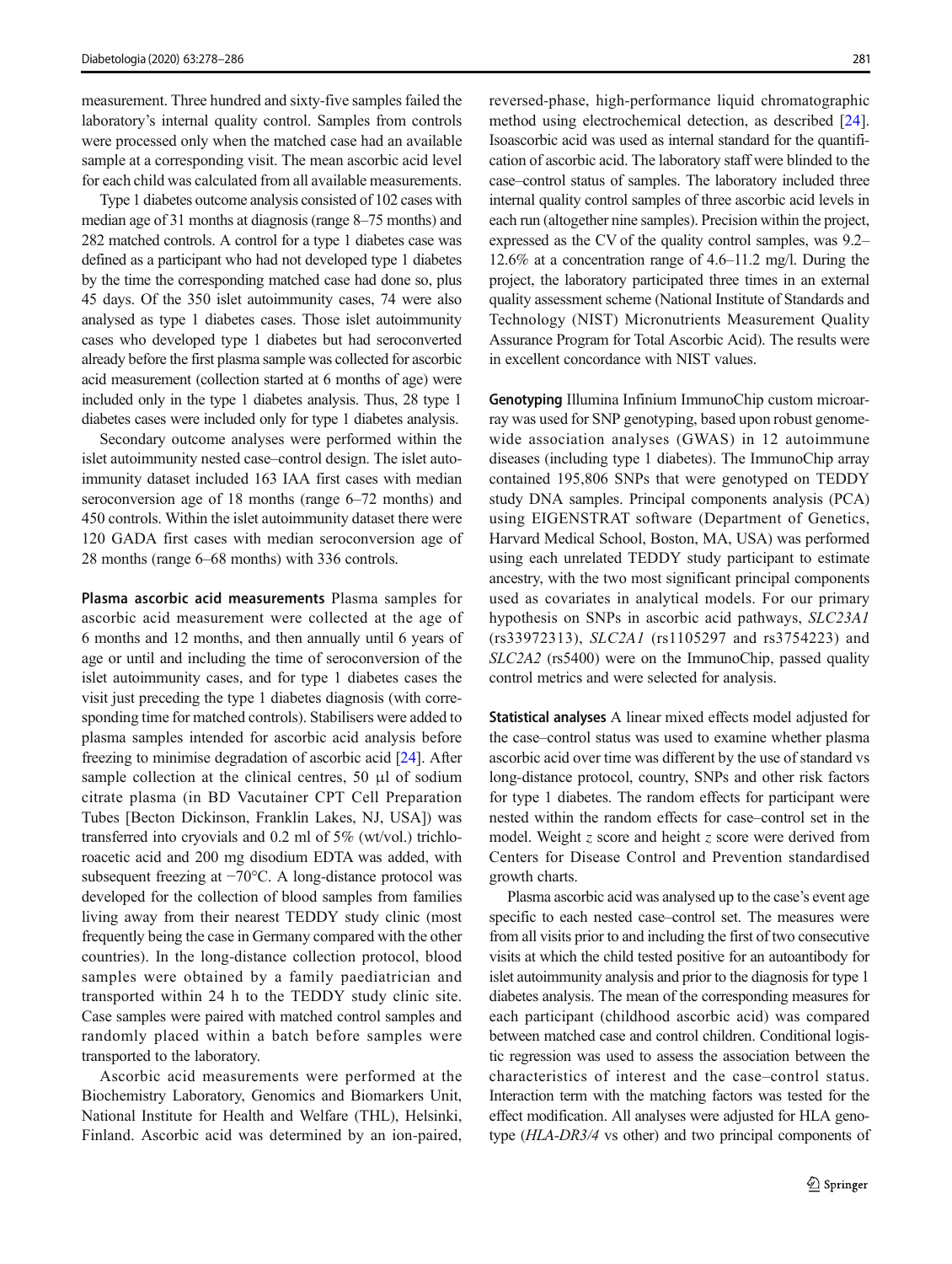ancestry to control for population stratification. The loglinearity of the characteristic with each outcome was examined using the supremum test [[25](#page-8-0)]. All analyses were performed using SAS 9.4 (SAS Institute, Cary, NC, USA). A two-sided  $p$  value <0.05 was considered statistically significant.

## **Results**

Background characteristics The mean and SD of childhood plasma ascorbic acid concentrations are shown according to matching variables in islet autoimmunity and type 1 diabetes case–control children in Table 1. The mean  $(\pm SD)$  plasma ascorbic acid concentration for islet autoimmunity cases and controls was  $10.21 \pm 3.33$  mg/l and  $10.76 \pm 3.54$  mg/l, respectively. For the type 1 diabetes cases and controls, the mean  $(\pm$  SD) plasma ascorbic acid concentration was 9.73  $\pm$ 3.18 mg/l and  $10.58 \pm 3.57$  mg/l, respectively.

Plasma ascorbic acid concentrations did not differ by the use of standard protocol vs long-distance protocol. As potential risk factors for type 1 diabetes, we examined growth variables (mean height and weight z score prior to the outcome), as well as breastfeeding status at 3 and 6 months. Breastfeeding was associated with lower plasma ascorbic acid status (mixed model regression variables estimate [SE]: −0.96 [0.26],  $p < 0.001$  for breastfeeding vs not breastfeeding at 3 months and  $-0.77$  [0.23],  $p < 0.001$  for breastfeeding vs not breastfeeding at 6 months) but no significant association was found with the outcomes. Higher weight or height  $z$ scores were associated with lower plasma ascorbic acid concentration (−0.28 [0.10],  $p = 0.006$  and −0.12 [0.04],  $p =$ 0.001, respectively). Because weight was also associated with islet autoimmunity (OR [95% CI]: 1.23 [1.07, 1.41] for any islet autoimmunity; 1.24 [1.01, 1.51] for IAA first; 1.32 [1.05, 1.65] for GADA first), we adjusted for mean weight z score in the models examining ascorbic acid concentration vs outcomes.

Primary outcomes: islet autoimmunity and type 1 diabetes Childhood plasma ascorbic acid status was inversely associated with islet autoimmunity (OR 0.96 [95% CI 0.92, 0.99],  $p = 0.04$ ) but the association with type 1 diabetes risk was not significant (OR 0.93 [95% CI 0.86 1.02],  $p = 0.11$ ) (Table [2\)](#page-5-0). Adjustment for mean weight  $z$  score prior to the outcome showed a similar pattern: islet autoimmunity OR 0.96 (95% CI 0.92, 1.00),  $p = 0.06$ ; type 1 diabetes OR 0.93 (95% CI 0.86, 1.02),  $p = 0.11$ . All the outcome analyses were adjusted for ethnicity and HLA-DR3/4 genotype. The association between plasma ascorbic acid concentration and risk of islet autoimmunity and type 1 diabetes was not modified by the participant HLA-DR3/4 genotype, clinical centre, sex or family history of type 1 diabetes.

| Islet autoimmunity  |                                                    |                | Type 1 diabetes        |                                                  |                |
|---------------------|----------------------------------------------------|----------------|------------------------|--------------------------------------------------|----------------|
| No. $(\%)$ of cases | Plasma ascorbic acid<br>concentration $(mg/l)^{a}$ |                | No. $(\%)$<br>of cases | Plasma ascorbic acid<br>concentration $(mg/l)^a$ |                |
|                     | Cases                                              | Controls       |                        | Cases                                            | Controls       |
|                     |                                                    |                |                        |                                                  |                |
| 51 (14.6)           | $11.7 \pm 3.0$                                     | $12.2 \pm 3.3$ | 15(14.7)               | $12.0 \pm 2.5$                                   | $12.2 \pm 3.1$ |
| 24(6.9)             | $12.5 \pm 3.5$                                     | $12.3 \pm 3.4$ | 6(5.9)                 | $13.1 \pm 4.2$                                   | $13.6 \pm 4.1$ |
| 34(9.7)             | $11.4 \pm 4.3$                                     | $11.8 \pm 4.4$ | 7(6.9)                 | $9.8 \pm 3.5$                                    | $11.6 \pm 3.2$ |
| 105(30.0)           | $10.5 \pm 2.8$                                     | $10.7 \pm 3.0$ | 35(34.3)               | $9.8 \pm 2.7$                                    | $10.7 \pm 3.6$ |
| 26(7.4)             | $9.2 \pm 2.5$                                      | $9.7 \pm 3.4$  | 15(14.7)               | $10.2 \pm 3.2$                                   | $10.3 \pm 3.8$ |
| 110(31.4)           | $8.7 \pm 3.0$                                      | $9.5 \pm 3.6$  | 24(23.5)               | $7.9 \pm .9$                                     | $8.8 \pm 3.0$  |
|                     |                                                    |                |                        |                                                  |                |
| 157 (44.9)          | $10.0 \pm 3.4$                                     | $10.7 \pm 3.5$ | 47(46.1)               | $10.2 \pm 3.1$                                   | $10.2 \pm 3.1$ |
| 193(55.1)           | $10.4 \pm 3.2$                                     | $10.8 \pm 3.7$ | 55 (53.9)              | $9.7 \pm 3.3$                                    | $11.2 \pm 4.0$ |
|                     |                                                    |                |                        |                                                  |                |
| 76(21.7)            | $10.8 \pm 3.1$                                     | $11.1 \pm 3.7$ | 36(35.3)               | $10.8 \pm 2.8$                                   | $11.0 \pm 3.8$ |
| 274 (78.3)          | $10.0 \pm 3.4$                                     | $10.7 \pm 3.5$ | 66 (64.7)              | $9.5 \pm 3.4$                                    | $10.6 \pm 3.6$ |
|                     |                                                    |                |                        |                                                  |                |

Plasma ascorbic acid concentrations are presented as mean  $\pm$  SD

<sup>a</sup> Mean childhood plasma ascorbic acid; includes measures from all visits prior to and including the seroconversion visit, which is the first of two consecutive visits at which the child tested positive for an autoantibody. To convert ascorbic acid concentration to μmol/l, multiply values in mg/l by 5.678

FDR, first-degree relative of an individual with type 1 diabetes; GP, from the general population (no first-degree relative with type 1 diabetes)

Table 1 Mean childhood plasma ascorbic acid in islet autoimmunity and type 1 diabetes cases and controls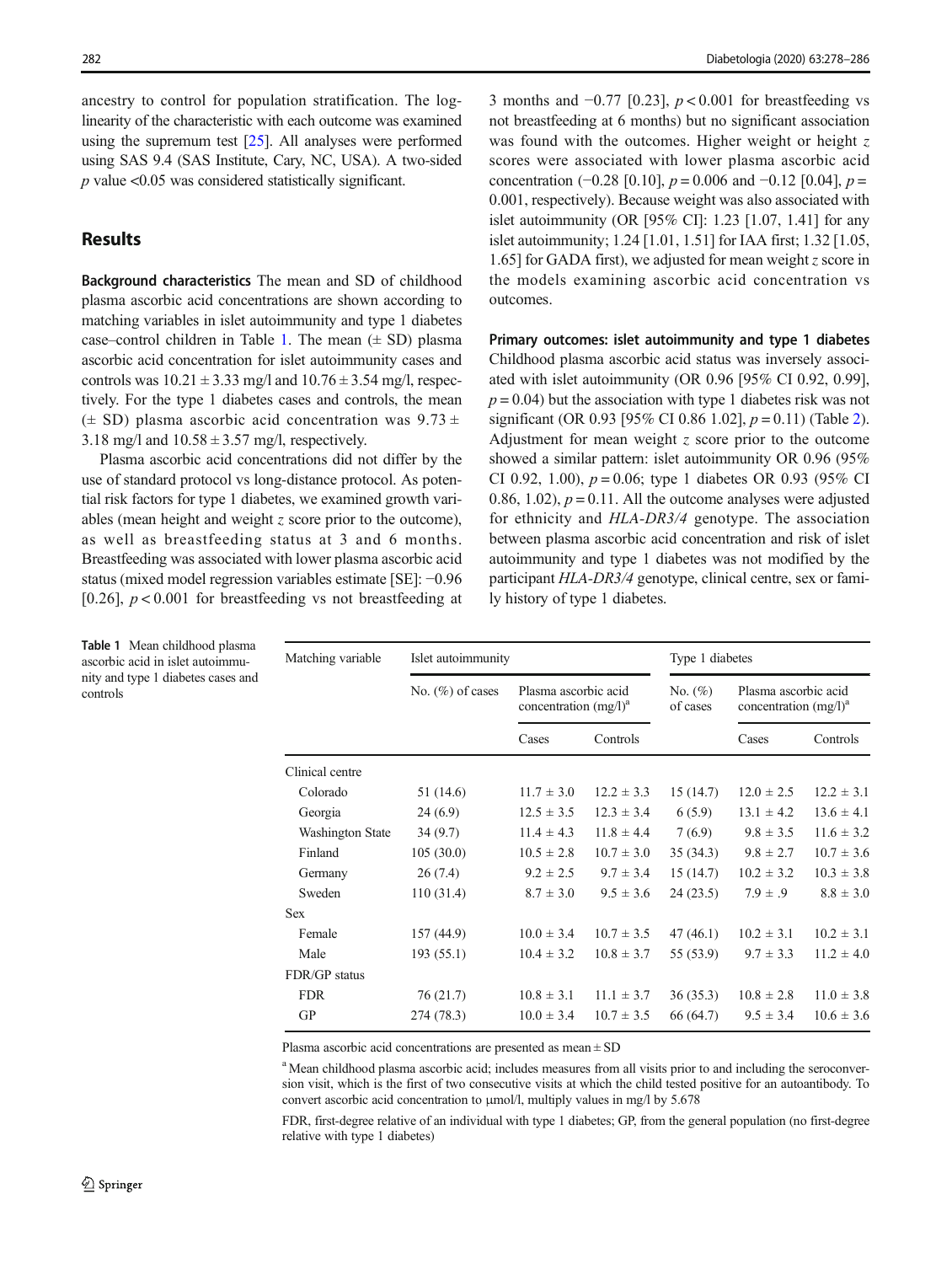<span id="page-5-0"></span>Table 2 Risk of type 1 diabetes-related outcomes associated with childhood plasma ascorbic acid

| Outcome                                  | OR $(95\% \text{ CI})^a$ | <i>p</i> value |
|------------------------------------------|--------------------------|----------------|
| Islet autoimmunity<br>$(cases, n = 350)$ | 0.96(0.92, 0.99)         | 0.041          |
| Type 1 diabetes<br>(cases, $n = 102$ )   | 0.93(0.86, 1.02)         | 0.109          |
| IAA first<br>$(\text{cases}, n = 163)$   | 0.94(0.88, 0.99)         | 0.028          |
| <b>GADA</b> first<br>(cases, $n = 120$ ) | 0.99(0.93, 1.07)         | 0.988          |

Data are presented as OR (95% CI) per 1 mg/l increase in childhood ascorbic acid concentration

Mean childhood plasma ascorbic acid includes measures from all visits prior to and including the seroconversion visit, which is the first of two consecutive visits at which the child tested positive for an autoantibody, and for type 1 diabetes all visits prior to diagnosis. To convert ascorbic acid concentration to μmol/l, multiply values in mg/l by 5.678

<sup>a</sup> Adjusted for two largest principal components for ethnicity and HLA-DR3/4 genotype

Secondary outcomes: IAA first and GADA first Childhood plasma ascorbic acid status was inversely associated with the risk of IAA first (OR 0.94 [95% CI 0.88, 0.99],  $p = 0.03$ ). Adjustment for mean weight z score prior to the outcome produced similar results (OR 0.93 [95% CI 0.88, 0.99],  $p =$ 0.03). Plasma ascorbic acid concentration was not associated with GADA first (OR 0.99 [95% CI 0.93, 1.07],  $p = 0.99$ ). All the outcome analyses were adjusted for ethnicity and HLA-DR3/4 genotype. The HLA-DR3/4 genotype did not modify the association between plasma ascorbic acid concentration and the risk of IAA first or risk of GADA first.

SNPs and outcomes and effect modification by SNPs The SLC23A1 rs33972313 minor allele carriers had lower mean plasma ascorbic acid concentration than non-carriers (mixed model regression variable estimate [SE]: −2.22 [0.46],  $p < 0.001$ ). However, the SNP was not associated with the risk of islet autoimmunity or type 1 diabetes (Table [3\)](#page-6-0), nor with IAA first or GADA first (data not shown). Furthermore, SLC23A1 rs33972313 did not modify the association between plasma ascorbic acid and the risk of islet autoimmunity or type 1 diabetes (Table [3](#page-6-0)), IAA first (interaction  $p = 0.43$ ) or GADA first (interaction  $p = 0.10$ ). DHA transport gene SNPs in SLC2A1 (rs1105297 and rs3754223) were not associated with plasma ascorbic acid concentration ( $p = 0.32$  and  $p = 0.76$ ) or the risk of islet autoimmunity, type 1 diabetes, IAA first or GADA first, either alone or in conjunction with the plasma ascorbate status. They did not modify the association between plasma ascorbic acid and the risk of islet autoimmunity or type 1 diabetes (Table [3\)](#page-6-0), IAA first or GADA first (data not shown).

SLC2A2 rs5400 was not associated with plasma ascorbic acid concentration ( $p = 0.54$ ) or the risk of islet autoimmunity,

IAA first or GADA first; however, SLC2A2 rs5400 was associated with increased risk of type 1 diabetes (OR 1.66 [95% CI 1.06, 2.60],  $p = 0.028$  (Table [3\)](#page-6-0). The association remained even after adjusting for plasma ascorbic acid in addition to the two largest principal components for ethnicity and HLA-DR3/4 genotype. In this model, rs5400 was associated with increased risk of type 1 diabetes (OR 1.77 [95% CI 1.12, 2.80],  $p = 0.015$ ), while plasma ascorbic acid concentration showed no association (OR 0.92 [95% CI 0.84, 1.00],  $p =$ 0.058). The SLC2A2 rs5400 SNP did not modify the association of plasma ascorbic acid status with the risk of islet autoimmunity or type 1 diabetes, IAA first or GADA first.

## **Discussion**

In this relatively large prospective study, mean ascorbic acid concentration in plasma was inversely associated with the risk of islet autoimmunity, but not type 1 diabetes, in children with increased genetic risk of type 1 diabetes. The association between ascorbic acid and type 1 diabetes was, however, only marginally different and showed a stronger point estimate compared with islet autoimmunity. The SNPs investigated in our study (i.e. SNPs in ascorbic acid or dehydroascorbic acid transport genes) did not modify the observed associations with islet autoimmunity and the SNPs themselves were not associated with islet autoimmunity. However, the presence of the minor alleles in SLC2A2 rs5400 appeared to increase the risk of type 1 diabetes. Furthermore, SNP rs33972313 in SLC23A1 was associated with lower plasma ascorbic acid concentrations, in line with previous studies, and appeared to increase type 1 diabetes risk, although the finding was of borderline significance ( $p = 0.06$ ).

One of the strengths of our study is the large multinational study sample with multiple measurements of plasma ascorbic acid as well as genetic information. To our best knowledge, our study is the first one to assess prospectively whether plasma ascorbic acid concentration (and genetic variation related to ascorbic acid) is associated with development of islet autoimmunity and type 1 diabetes. Measurement of ascorbic acid concentration in the plasma may more accurately reflect availability to tissues, as compared with dietary intake measurements. Previous case–control studies have assessed ascorbic acid intake from diet and supplements using questionnaire [[7,](#page-7-0) [8](#page-7-0)]. Another strength is that we were able to investigate the endpoints of IAA first and GADA first separately; this is important because they may reflect different disease processes. IAA usually appears during the first to second year of life, whereas GADA usually appears at 3–5 years of age or even later [\[26,](#page-8-0) [27\]](#page-8-0). In other words, we were able to study associations of plasma ascorbic acid at very early stages of autoimmunity development. A limitation of our study is the use of array platform for measuring genetic information on SNPs, as this might not determine the target genes accurately.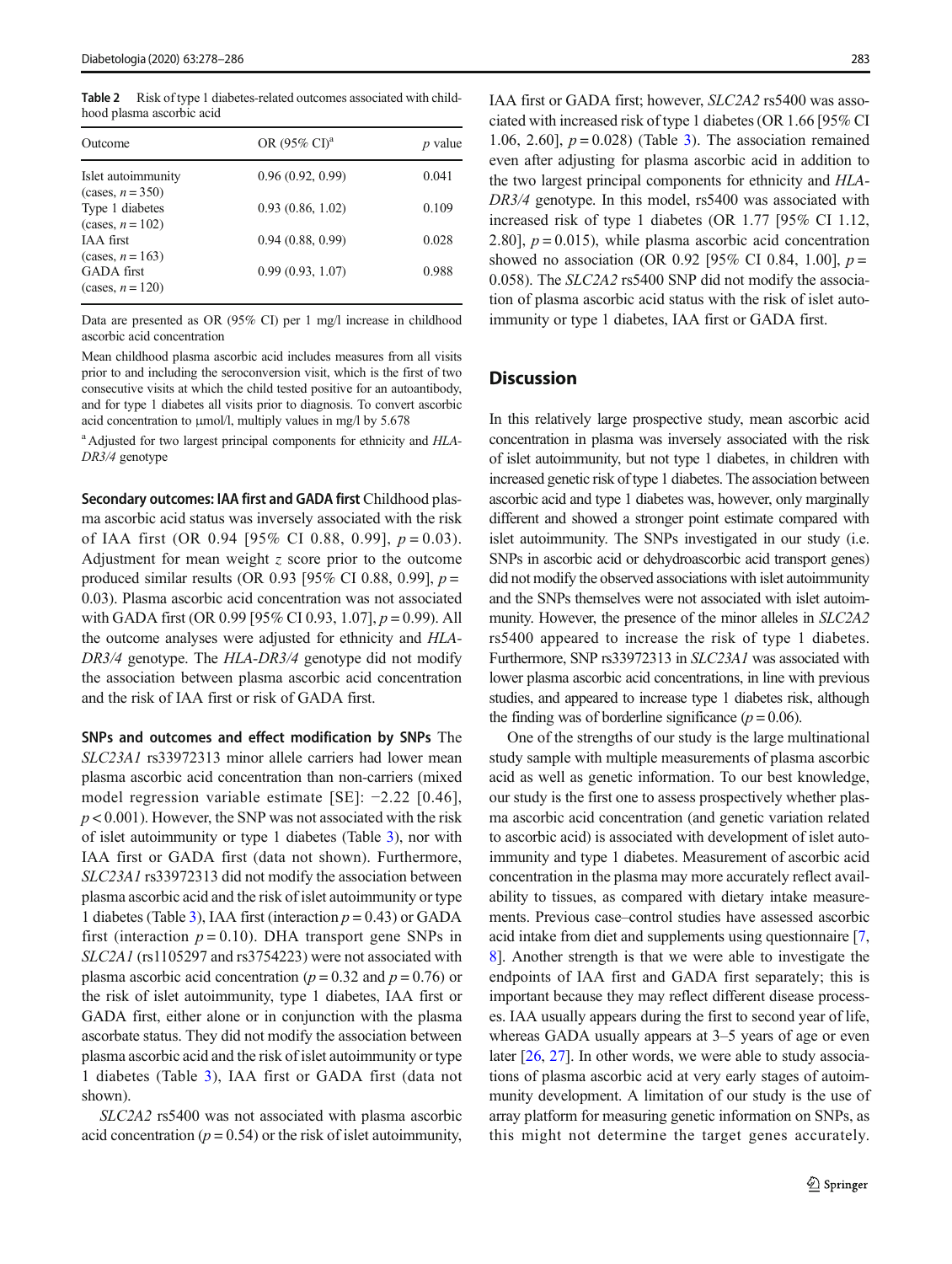Gene SNP (minor allele) Islet autoimmunity Type 1 diabetes % of minor allele, cases/controls OR (95% CI)<sup>a</sup> p value<sup>a</sup> p value<sup>b</sup> % of minor allele, cases /controls OR (95% CI)<sup>a</sup> p value<sup>a</sup> p value<sup>b</sup> SLC23A1<sup>c</sup> rs33972313 (A) 3.4/2.8 1.18 (0.70, 1.99) 0.533 0.158 5.4/1.6 2.52 (0.96, 6.59) 0.060 0.101 SLC2A1<sup>c</sup> rs1105297 (A) 33.7/32.8 1.04 (0.86, 1.26) 0.690 0.094 33.8/32.6 1.09 (0.75, 1.56) 0.661 0.175 SLC2A1<sup>c</sup> rs3754223 (A) 21.9/22.7 0.92 (0.74, 1.15) 0.473 0.959 25.5/21.6 1.40 (0.93, 2.11) 0.107 0.665

<span id="page-6-0"></span>Table 3 Risk of islet autoimmunity and type 1 diabetes associated with ascorbic acid transport gene polymorphisms and effect modification between the genes and childhood plasma ascorbic acid on the islet autoimmunity and type 1 diabetes risk

<sup>a</sup> Adjusted for two largest principal components for ethnicity and HLA-DR3/4 genotype

<sup>b</sup> Indication of interaction of childhood plasma ascorbic acid with the number of transport gene SNP alleles on the risk of islet autoimmunity and type 1 diabetes, adjusted for two largest principal components for ethnicity and HLA-DR3/4 genotype

 $SLC2A2^c$  rs5400 (A) 12.7/13.7 0.90 (0.69, 1.16) 0.408 0.456 18.6/11.7 1.66 (1.06, 2.60) 0.028 0.785

<sup>c</sup> Genetic data were missing from two islet autoimmunity cases, one type 1 diabetes case and five controls

Furthermore, besides HLA type and ethnicity, we could not take into account other potential confounding factors that might affect ascorbic acid status (e.g. endogenous stress such as infection or genetic variation of proteins regulating oxidative stress such as glutathione S-transferases and haptoglobin [\[9](#page-7-0), [10](#page-7-0)]). Other limitations of our study are that it included only children who developed type 1 diabetes at a very early age (mean age of diagnosis 29 months) and that the follow-up time (up to 6 years of age) for type 1 diabetes was relatively short.

Our prospective study shows that higher plasma ascorbic acid concentration was associated with lower risk of islet autoimmunity, in particular with lower risk of IAA first. The results indicate that vitamin C might be protective, particularly during the early stages of autoimmunity development or early in life. This is in line with previous findings linking other early dietary exposures to IAA [\[16,](#page-8-0) [28\]](#page-8-0).

Our study confirms previous findings that carrying the SLC23A1 gene SNP rs33972313 minor alleles results in reduced plasma ascorbic acid concentration [\[11\]](#page-7-0). The presence of the minor 'A' allele, results in a change from the valine (Val/GTG) form to the methionine (Meth/ATG) form [[11](#page-7-0)]. This alters the function the vitamin C transport proteins, impairing the active transport of ascorbic acid via decreased renal reabsorption, increased excretion and altered dose– response of plasma ascorbic acid [[29\]](#page-8-0).

Our study included SNPs in genes involved in the transport of DHA as well as ascorbic acid. Genetic variation in ascorbic acid transport would appear more important, because vitamin C mainly enters cells as L-ascorbic acid. However, vitamin C is also taken up as DHA, which is the oxidised form of ascorbic acid and is reduced back to ascorbic acid intracellularly. DHA transport occurs through five glucose transporters encoded by the SLC2A solute carrier gene family [\[30](#page-8-0)–[33](#page-8-0)]. SNPs in any of these transport-protein-encoding genes could affect cellular ascorbate status and they are therefore all of interest in our study.

None of the SNPs investigated modified the associations between plasma ascorbic acid and the outcomes. In addition, our results do not imply any association between the SNPs and islet autoimmunity. However, a common variant in the SLC2A2 gene (rs5400) was associated with an increased risk of type 1 diabetes, while a less frequent variant in SLC23A1 (rs33972313) showed an association of borderline statistical significance. More studies are needed to corroborate the findings and to investigate the underlying mechanisms, because they may be related to other functions of these proteins.

Of the SNPs investigated, only rs33972313 in the SLC23A1 gene has been shown to reduce ascorbic acid status [\[11\]](#page-7-0). SLC2A proteins are well-known glucose transporters, with the proteins encoded by SLC2A1 and SLC2A3 being more essential for pancreatic glucose transport in humans, compared with proteins encoded by SLC2A2, because they are expressed at higher levels. A previous study found an association between SLC2A2 SNP rs5400 and an increased risk of type 2 diabetes [[34\]](#page-8-0) but we are not aware of studies linking the SNP to type 1 diabetes.

In this study, children who were not breastfed at 3 or 6 months of age had higher plasma ascorbic acid concentration compared with children who were breastfed for longer. This may result from early introduction of complementary foods containing higher amounts of vitamin C. Although a child's plasma ascorbic acid status might be affected by maternal intake of vitamin C, there are no studies assessing the association between maternal intake of vitamin C during lactation and a child's risk of islet autoimmunity and type 1 diabetes. The mother's adequate vitamin C status during pregnancy is important to the development of the fetus [[35](#page-8-0)] and may affect the child's risk of developing type 1 diabetes. However, in a previous study, maternal vitamin C intake during pregnancy was found not to be associated with the child's risk of islet autoimmunity or type 1 diabetes in a population with adequate vitamin C intake [\[36\]](#page-8-0). It should be noted that the associations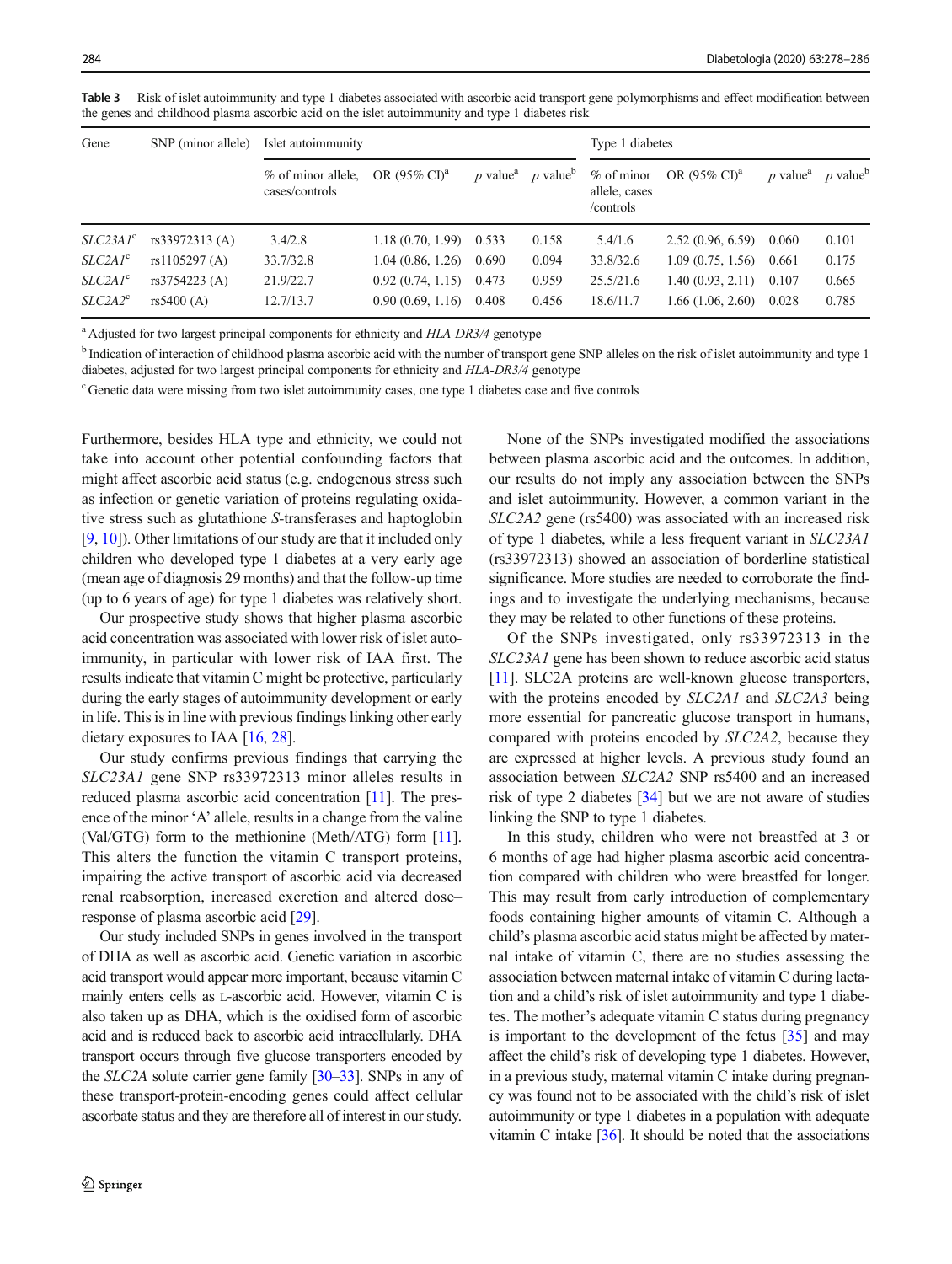<span id="page-7-0"></span>between ascorbic acid and type 1 diabetes outcomes may be different at different intake levels or plasma concentrations and inter-individual differences could also play a role. Different results may be observed in studies performed in vitamin Cdeficient populations or in supplementation trials.

It has been suggested that higher weight gain during infancy and/or childhood is related to increased risk of islet auto-immunity and type 1 diabetes [\[37](#page-8-0), [38\]](#page-8-0). In the current study, mean weight prior to islet autoimmunity was associated with islet autoimmunity outcomes but adjustment for weight did not change the association between plasma ascorbic acid concentration and the outcomes.

The associations observed in this study are novel and relatively weak. Further studies are therefore needed to corroborate the findings.

Conclusions Higher plasma ascorbic acid may reduce the risk of islet autoimmunity in children with increased genetic risk of type 1 diabetes. Furthermore, genetic variation in vitamin C and glucose transporters might play a role in the development of type 1 diabetes. Further studies are warranted to elucidate the role of vitamin C in type 1 diabetes development.

Acknowledgements Open access funding provided by National Institute for Health and Welfare (THL). We express our gratitude to the TEDDY study families for their continued participation in the study. The TEDDY Study Group is acknowledged for collaboration (see electronic supplementary material [ESM]).

Data availability The datasets generated and analysed during the current study will be made available in the NIDDK Central Repository at [https://](https://www.niddkrepository.org/studies/teddy) [www.niddkrepository.org/studies/teddy.](https://www.niddkrepository.org/studies/teddy)

Funding The TEDDY study is funded by U01 DK63829, U01 DK63861, U01 DK63821, U01 DK63865, U01 DK63863, U01 DK63836, U01 DK63790, UC4 DK63829, UC4 DK63861, UC4 DK63821, UC4 DK63865, UC4 DK63863, UC4 DK63836, UC4 DK95300, UC4 DK100238, UC4 DK106955, UC4 DK112243, UC4 DK117483 and contract no. HHSN267200700014C from the National Institute of Diabetes and Digestive and Kidney Diseases (NIDDK), National Institute of Allergy and Infectious Diseases (NIAID), National Institute of Child Health and Human Development (NICHD), National Institute of Environmental Health Sciences (NIEHS), Centers for Disease Control and Prevention (CDC), and JDRF. This work supported in part by the NIH/NCATS Clinical and Translational Science Awards to the University of Florida (UL1 TR000064) and the University of Colorado (UL1 TR001082), as well as by the Academy of Finland (grant 276475), The Science Fund of Tampere City and Tampere Children's Hospital Support Foundation. The sponsors of this study were represented on the Steering Committee and played a role in the design and conduct of the study; collection, management, analysis, and interpretation of the data; and preparation, review, or approval of the manuscript; and decision to submit the manuscript for publication. The corresponding author had the final decision to submit the manuscript for publication.

Duality of interest The authors declare that there is no duality of interest associated with this manuscript.

Contribution statement MM contributed to the study design, analysis, interpretation of data, critical revision of the manuscript and the drafting of the manuscript. IE contributed to the study design, analysis, interpretation of data and critical revision of the manuscript, and supervised ascorbic acid laboratory analyses. H-SL performed statistical analysis and contributed to the interpretation of data and revision of the manuscript. SN contributed to the study design, analysis, interpretation of data and critical revision of the manuscript. UU, CAA, SH, HP, SSR, WH, JT, ÅL, AGZ, MR, JPK and JMN contributed to the acquisition and interpretation of the data and critically reviewed the manuscript. SMV contributed to the study concept and design, analysis, acquisition and interpretation of data, drafting of the manuscript and critical revision of the manuscript. All authors approved the final version of the article. MM, H-SL and SMV are the guarantors of this work, had full access to all the data in the study, and take responsibility for the integrity of the data and the accuracy of the data analysis.

Open Access This article is distributed under the terms of the Creative Commons Attribution 4.0 International License (http:// creativecommons.org/licenses/by/4.0/), which permits unrestricted use, distribution, and reproduction in any medium, provided you give appropriate credit to the original author(s) and the source, provide a link to the Creative Commons license, and indicate if changes were made.

## References

- 1. Lei XG, Vatamaniuk MZ (2011) Two tales of antioxidant enzymes on beta cells and diabetes. Antioxid Redox Signal 14(3):489–503. <https://doi.org/10.1089/ars.2010.3416>
- 2. Miki A, Ricordi C, Sakuma Y et al (2018) Divergent antioxidant capacity of human islet cell subsets: a potential cause of beta-cell vulnerability in diabetes and islet transplantation. PLoS One 13(5): e0196570. <https://doi.org/10.1371/journal.pone.0196570>
- 3. Davison GW, Ashton T, George L et al (2008) Molecular detection of exercise-induced free radicals following ascorbate prophylaxis in type 1 diabetes mellitus: a randomised controlled trial. Diabetologia 51(11):2049–2059. <https://doi.org/10.1007/s00125-008-1101-1>
- 4. Al-Zuhair H, Mohamed HE (1998) Vitamin C attenuation of the development of type I diabetes mellitus by interferon-α. Pharmacol Res 38(1):59–64. <https://doi.org/10.1006/phrs.1998.0323>
- 5. Mandl J, Szarka A, Banhegyi G (2009) Vitamin C: update on physiology and pharmacology. Br J Pharmacol 157(7):1097–1110. <https://doi.org/10.1111/j.1476-5381.2009.00282.x>
- 6. Kaneto H, Kajimoto Y, Miyagawa J et al (1999) Beneficial effects of antioxidants in diabetes: possible protection of pancreatic β-cells against glucose toxicity. Diabetes 48(12):2398–2406. [https://doi.](https://doi.org/10.2337/diabetes.48.12.2398) [org/10.2337/diabetes.48.12.2398](https://doi.org/10.2337/diabetes.48.12.2398)
- 7. Glatthaar C, Whittall DE, Welborn TA et al (1988) Diabetes in Western Australian children: descriptive epidemiology. Med J Aust 148(3):117–123. [https://doi.org/10.5694/j.1326-5377.1988.](https://doi.org/10.5694/j.1326-5377.1988.tb112770.x) [tb112770.x](https://doi.org/10.5694/j.1326-5377.1988.tb112770.x)
- 8. Dahlquist GG, Blom LG, Persson LA, Sandstrom AI, Wall SG (1990) Dietary factors and the risk of developing insulin dependent diabetes in childhood. BMJ 300(6735):1302–1306. [https://doi.org/](https://doi.org/10.1136/bmj.300.6735.1302) [10.1136/bmj.300.6735.1302](https://doi.org/10.1136/bmj.300.6735.1302)
- 9. Michels AJ, Hagen TM, Frei B (2013) Human genetic variation influences vitamin C homeostasis by altering vitamin C transport and antioxidant enzyme function. Annu Rev Nutr 33(1):45–70. <https://doi.org/10.1146/annurev-nutr-071812-161246>
- 10. Dehghan M, Akhtar-Danesh N, McMillan CR, Thabane L (2007) Is plasma vitamin C an appropriate biomarker of vitamin C intake? A systematic review and meta-analysis. Nutr J 6:41–2891-6-41
- 11. Timpson NJ, Forouhi NG, Brion MJ et al (2010) Genetic variation at the SLC23A1 locus is associated with circulating concentrations